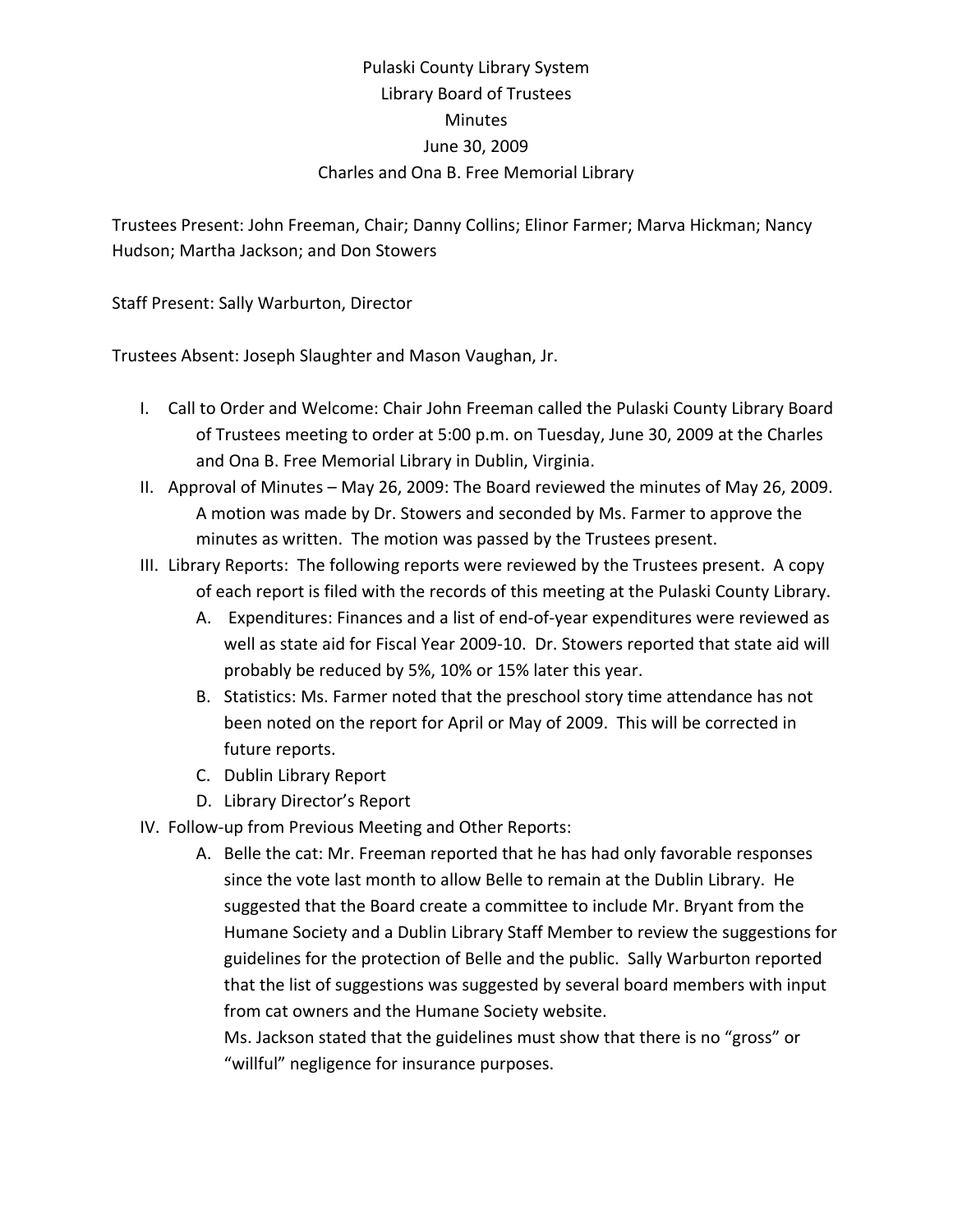Both Ms. Jackson and Ms. Farmer reported feeling intimidated by the attitude of those wanting to keep the cat at the library and wanted to ensure that this problem does not reoccur.

Mr. Collins asked that the safeguards as worked out by the committee be presented to the Library Board at the August, 2009 meeting for review.

The committee will be composed of Ms. Farmer, Dr. Stowers, Courtney Price (library employee) and Mr. Bryant (President of the Pulaski County Humane Society).

- B. The position of Bookkeeper/Acquisitions Clerk has been filled. Regina Dickenson will begin work on July 1, 2009.
- C. Youth Services Coordinator: Sally Warburton reported that over 40 applications have been received for this vacancy. She asked if Nancy Hudson and/or Elinor Farmer as retired librarians would be willing to help with the hiring process by reviewing applications and interviews. Both graciously accepted.
- D. Remaining open for minor holidays: Peter Huber, County Administrator, suggested in an email that if the library stays open for holidays to better serve the citizens of Pulaski County that "personnel policy says the following regarding working on holidays……My suggestion is to consider granting comp time but giving credit for 1.5 hours worked. In this way, you should be able to be open on holidays through employees volunteering to work rather than being required to do so since they would earn an extra half day off in the process." Robert Hiss, Assistant County Administrator, stated in an email that Norma Spence who takes care of time sheets and the payroll would not be "thrilled about having a different policy for a particular department for her to be aware and keep track of." The granting of comp time for the day off would be consistent with county policy. But, library policy requires that library staff not accrue comp time but adjust hours to ensure that only 40 hours per week be worked. (see minutes May, 2003) No action was taken.
- E. Reading Is Fundamental Grant Application (RIF): in order to receive RIF Federal Grant money, the schools receiving the books must have 50% of the students eligible for Free and Reduced Lunches. The percentage of F&R Lunch eligibility at this time is 51% as reported by Frances Sutphin, Supervisor of the School Nutrition Program, and averaged by the RIF website application process. In 2010, the required percentage to obtain federal grant money will rise to 55%. Below are the percentages as of May 31, 2009: Critzer: 60.68%

Dublin: 47.27% Newbern: 36.84% Pulaski: 56.86%